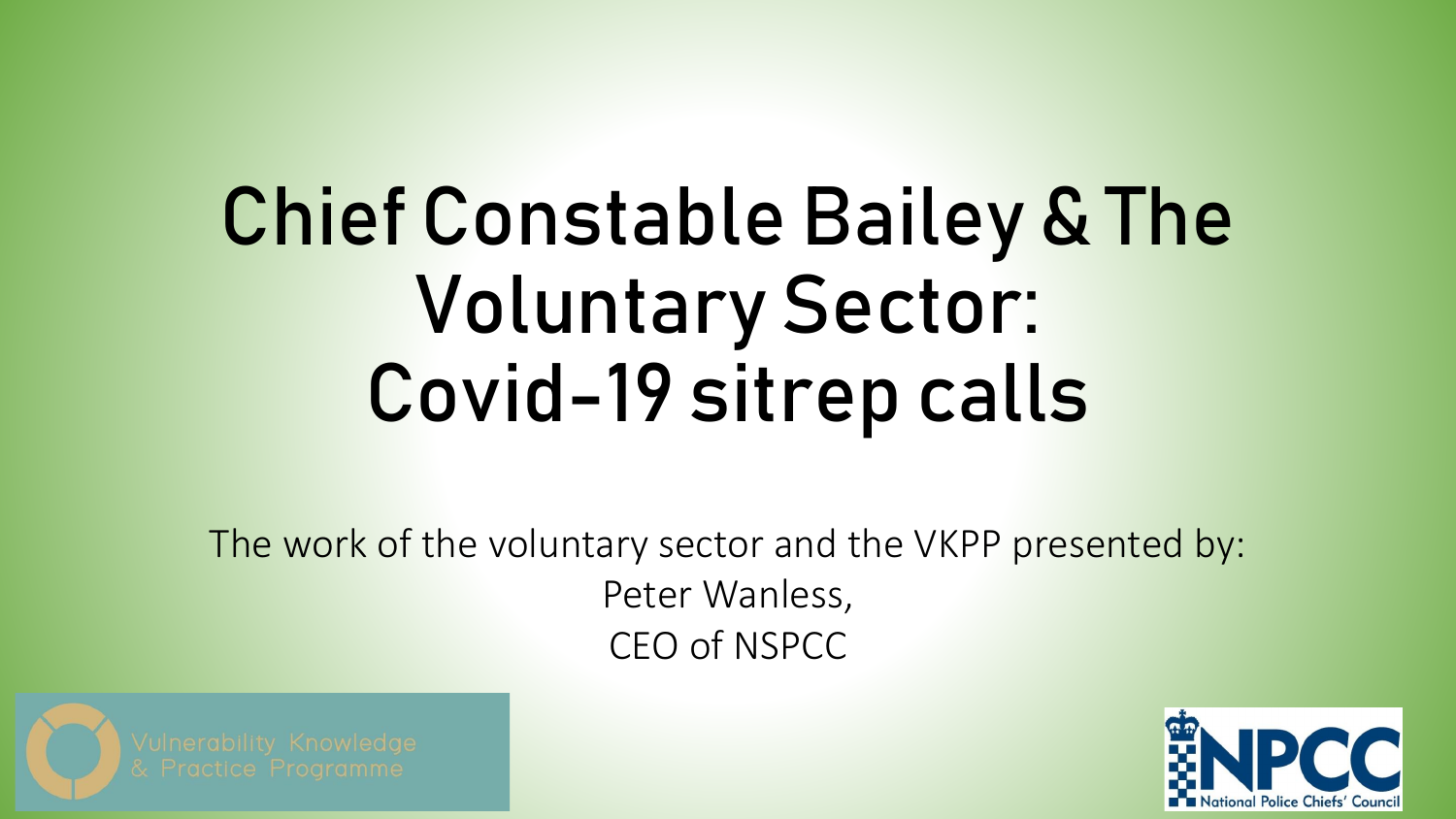### Reporting routes during Covid-19

- **»CC Bailey was concerned that** insight would be reaching the voluntary sector but not police during lockdown
- A 'sitrep' was convened (regular front-line updates) with a range of voluntary sector organisations across missing, child sexual exploitation and abuse, county lines, child abuse & online harm



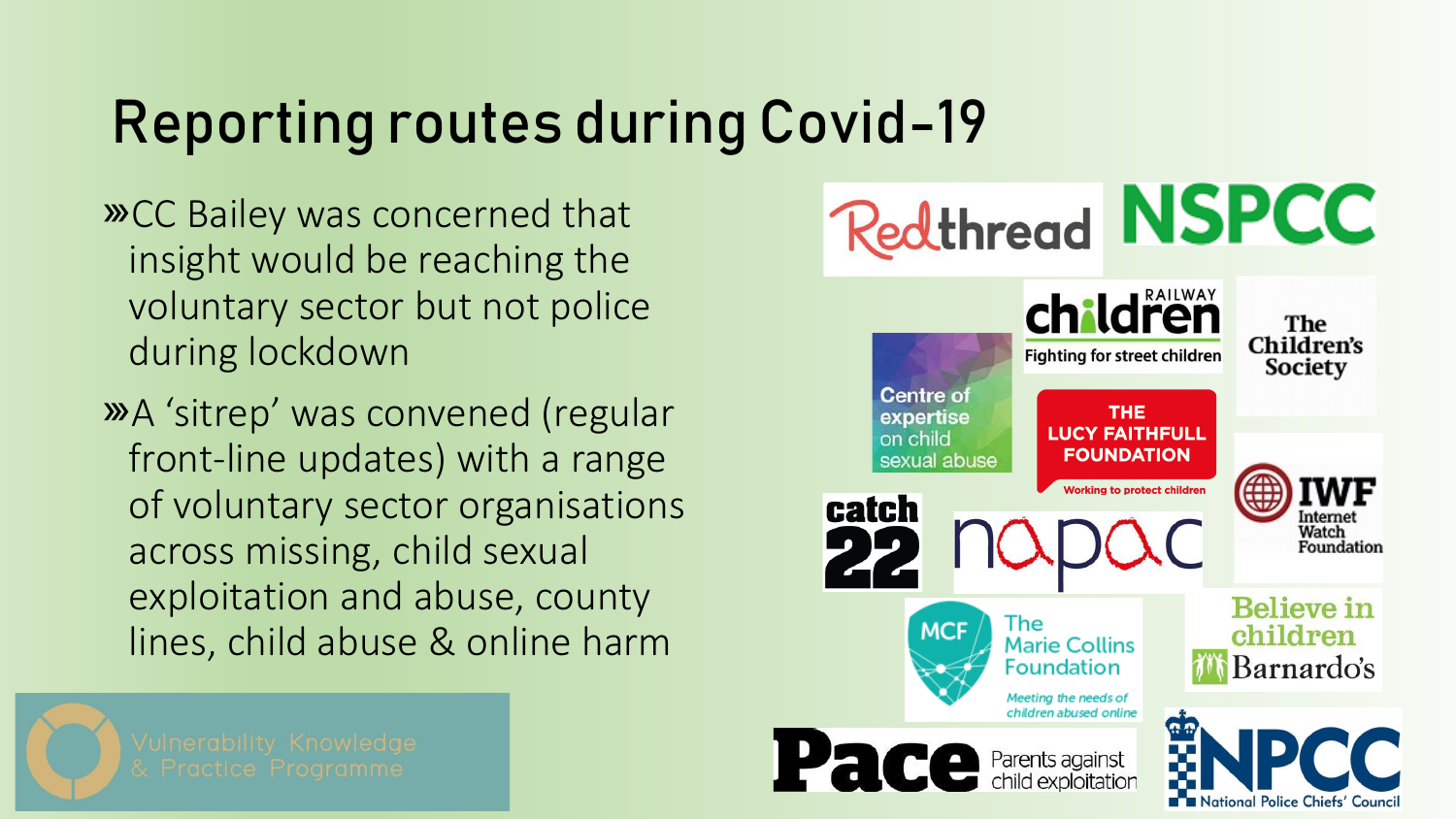# Insight & benefits



- **»**Insight shared has gone directly into Operation Talla to create a richer picture to the national Covid-19 police vulnerability data
- Home Office & NCA have attended and used insight in departmental responses to child abuse & online harm
- **»**The insight has been fed into the ADCS, national county lines, CSAE, missing and child abuse policing work
- **»**The charities have reported benefits in shared insight reporting

*First off, again to say what a great initiative it has been to convene the group - gives us a really useful place to hear the experiences of the voluntary sector, share ideas and engage on all our shared objectives.*

*Please keep up the work because the Insight from the Voluntary Sector brief is very useful for the CSA team*



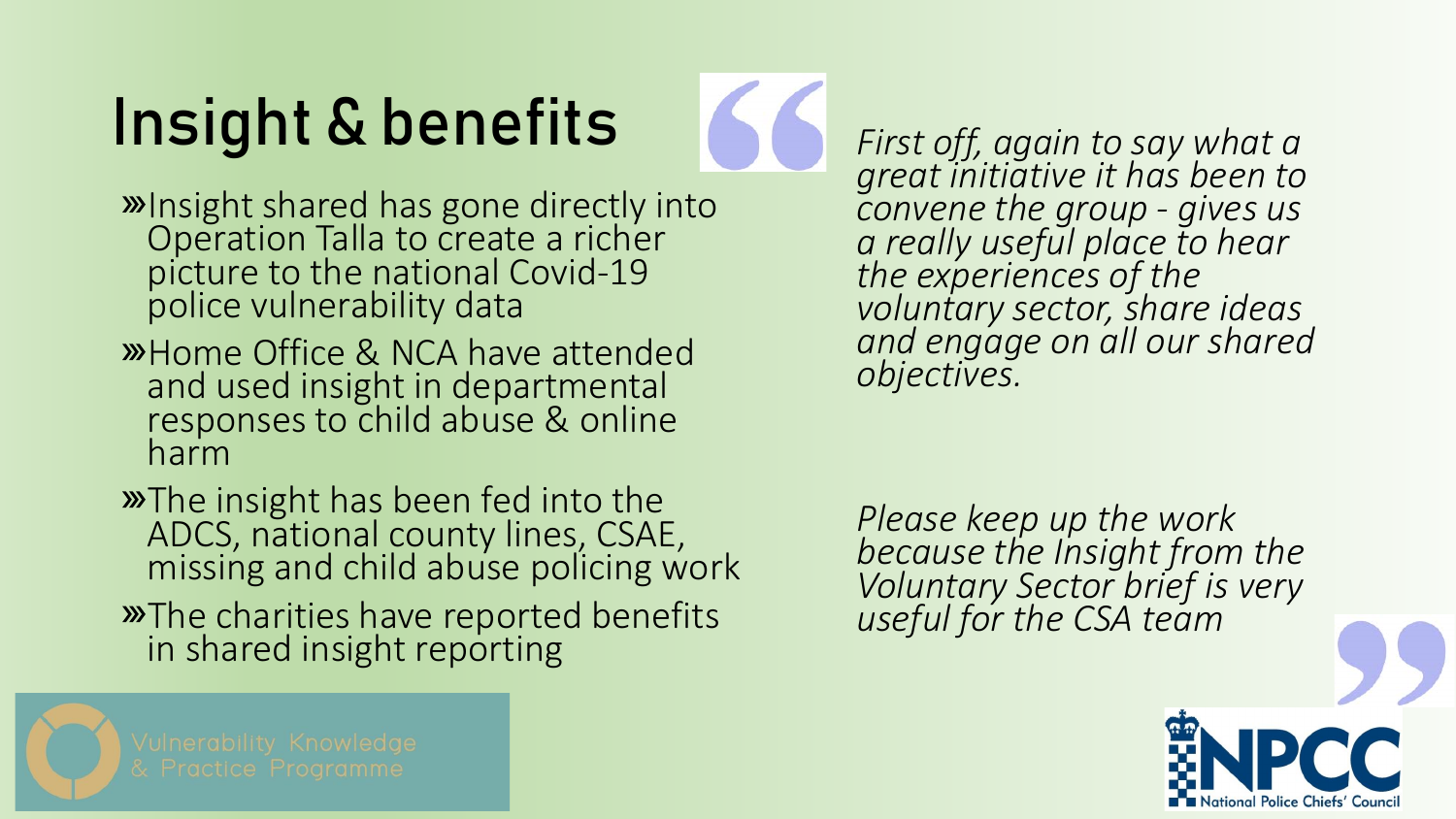## Priority areas for the second & third Covid-19 waves

- **»**The group carried out activity defining and progressing priority areas from the learning from the first wave for the waves we are in now
- **»**Priority areas were taken forward with different government departments and all chief constables were notified for local activity



Vulnerability Knowledge and Practice Programme Voluntary Sector feedback to CC Bailey on implications of Covid-19 second wave

#### **PRIORITY AREAS**

#### 1. Lessons from Covid-19 phase 1 (major lockdown country-wide)

| Impact on<br>wellbeing:<br>isolation,<br>feeling<br>trapped<br>including<br>families of<br><b>offenders</b>                                                                                          | <b>Children</b><br>allowed<br>more time<br>online -<br>increase<br>in CSE<br>referrals | LAC and<br>children<br>with ASD<br>disproport<br>-ionately<br>affected | <b>Working with</b><br>delivery<br>drivers and<br>other<br>professionals<br>accessing the<br>home to<br>report child<br>abuse | <b>Digital</b><br>poverty<br>impacted<br>ability to<br>engage - and<br><b>UASCs also</b><br>struggled with<br>less access to<br>interpreters | <b>Extra</b><br>demand<br>in staff<br>support,<br>comms<br>and<br>wellbeing   |
|------------------------------------------------------------------------------------------------------------------------------------------------------------------------------------------------------|----------------------------------------------------------------------------------------|------------------------------------------------------------------------|-------------------------------------------------------------------------------------------------------------------------------|----------------------------------------------------------------------------------------------------------------------------------------------|-------------------------------------------------------------------------------|
| Past offenders and well<br>as adults at risk of<br>abusing for the first time<br>are isolated due to<br>lockdown and report<br>feeling at higher risk of<br>offending behaviour                      |                                                                                        | Patchy response for non<br>high risk (medium and low)<br>from LA       |                                                                                                                               |                                                                                                                                              | Increase in<br>child to<br>parent<br>violence<br>and all<br>forms of<br>abuse |
| Increase in need for<br>housing for YP, refuge<br>Offenders adapted quickly to lockdown and<br>space for victims and<br>changed models of exploitation<br>emergency<br>accomodation for<br>offenders |                                                                                        |                                                                        |                                                                                                                               |                                                                                                                                              |                                                                               |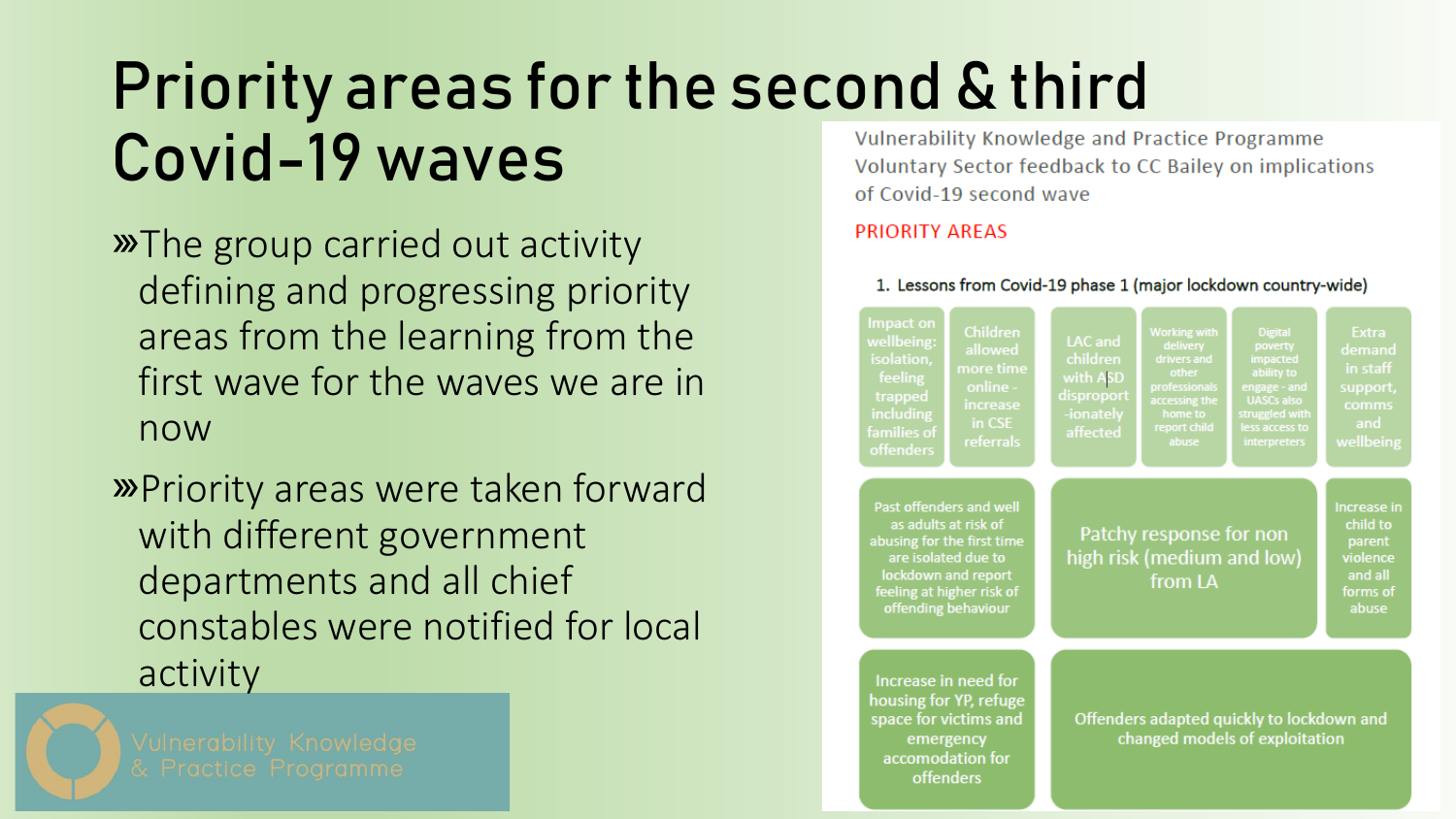Co-ordination across charities gives a richer picture for local & national policing & partners: one example

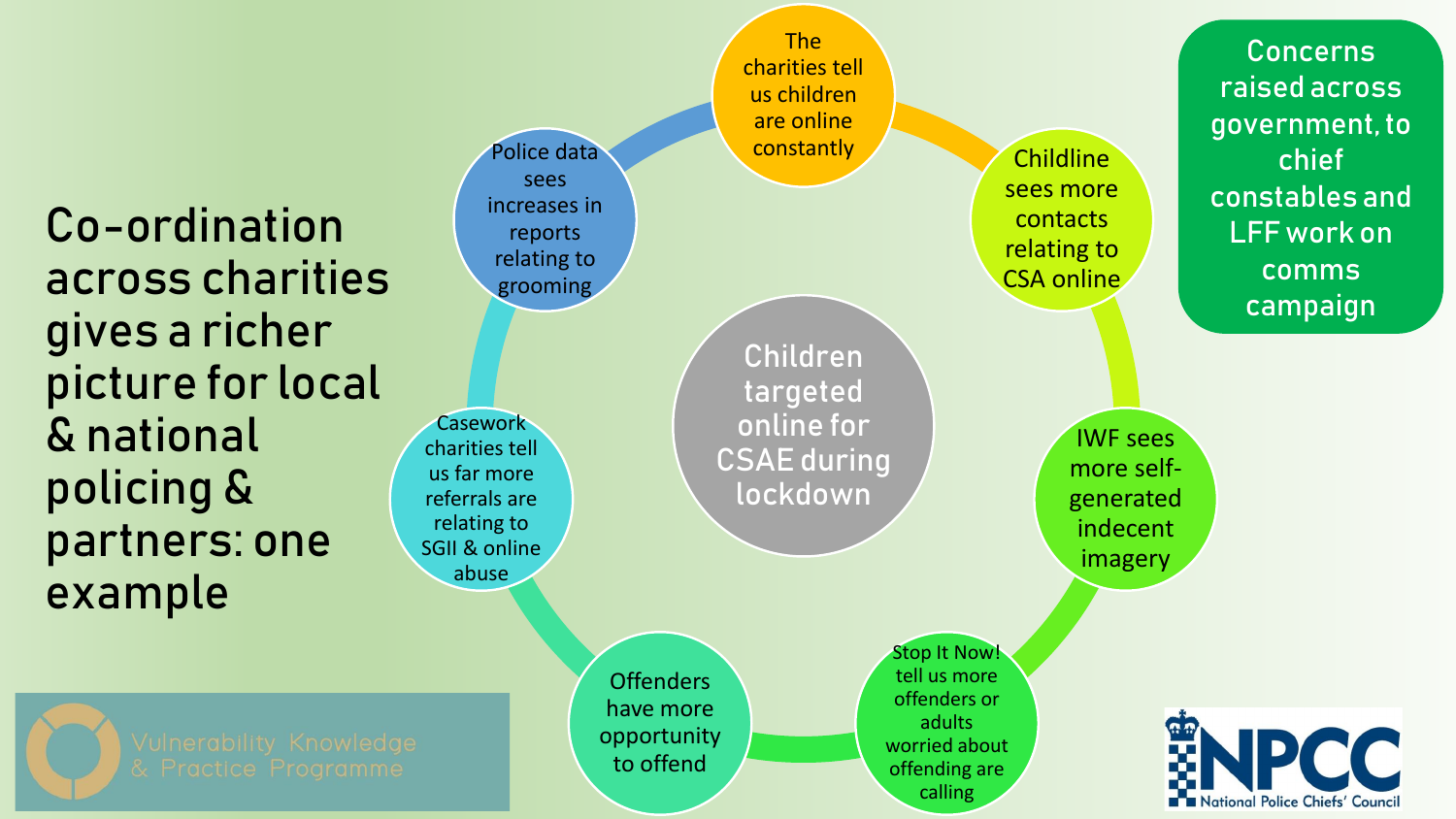## Task and finish groups emerge



### Thematic learning

Staff wellbeing during **Covid** during Covid Covid learning group

New types of child exploitation insight sharing

Business/private sector awareness raising of child harm